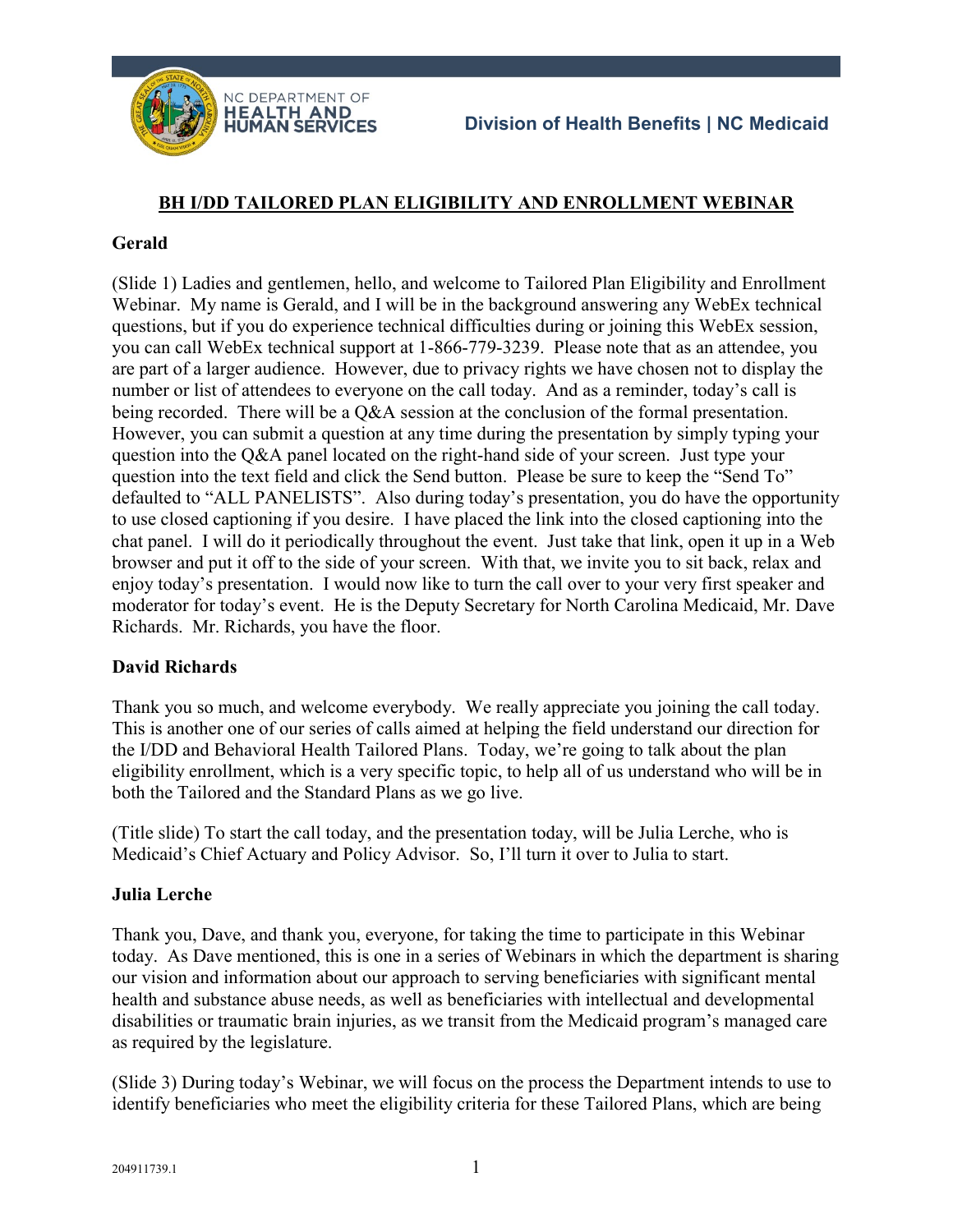developed by HHS to serve beneficiaries with pre-existing behavioral health needs, which includes both mental illness, as well as substance abuse disorders, in addition to beneficiaries with intellectual or developmental disabilities or traumatic brain injuries. The criteria that we will walk through today and that will be used for purposes of determining the Managed Care and coverage options that are available to beneficiaries enrolled in both the Medicaid and North Carolina Health Choice programs. During the Webinar, we'll talk about the principles that guided our approach, the criteria we'll use to identify beneficiaries that meet the criteria, the process for enrollment, and the differences in benefits between the Standard Plan Managed Care program and the Behavioral Health and Intellectual and Developmental Disabilities Tailored Plan. We'll then wrap up the Webinar with some key takeaways, and we will take your questions at the end of the Webinar.

(Slide 4) On March  $18<sup>th</sup>$ , the Department released a paper on this very topic that we'll be covering on the Webinar today. The paper provides an overview of the Behavioral Health and I/DD Tailored Plan Eligibility and Enrollment processes that we have developed to date. And we'll be reviewing many of the key concepts in the paper during this Webinar. The paper includes additional details for others who are still interested in learning more. And on the slide here, you can find a link to the paper, if you would like to access it.

(Slide 5) Okay, we're going to go into the next slide.

(Slide 6) So, here we talk about the timeline for transitioning the Medicaid program to managed care. Right now, we're in the middle of a very large scale transformation of the Medicaid program from one that is predominantly fee-for-service to one that is primarily managed care. We'll be launching in the next several years two different types of managed care products – Standard Plans and Behavioral Health and I/DD Tailored Plans. The Standard Plan launch will begin this November, in two of six regions defined in the state. And the remaining four regions will go live and folks will begin getting their coverage in February of 2020. The Behavioral Health and I/DD Tailored Plan, which we'll talk about in more detail through this Webinar, are tentatively scheduled to begin in July of 2021. In the period between the Standard Plan launch and the Tailored Plan launch, for those beneficiaries that are identified and determined to be eligible for the Tailored Plan due to their medical and behavioral health needs, they will all continue to be enrolled in their current system, which is primarily fee-for-service, with Behavioral Health Coverage through LME-MCOs for many of our beneficiaries, although there are some populations like young children and children enrolled in the North Carolina Health Choice program that do receive their behavioral health services through the fee-for-service program, and if they meet the criteria for the Behavioral Health and I/DD Tailored Plans, they will remain in their current systems, until the launch of the Tailored Plan. And we'll go into more detail around that in the following slides.

(Slide 7) On the next slide, we just wanted to give a high-level overview of the difference between the Standard Plans and the Tailored Plans. I'm going to use the shorthand Tailored Plans for the Behavioral Health and I/DD Tailored Plans. There will be some similarities between the plans. Both the Standard Plans and the Tailored Plans will be integrated managed care products that cover a broad array of services, physical health, behavioral health, long-term services and supports, and pharmacy benefits. The Standard Plans will serve the majority of the Medicaid population that is not also enrolled in Medicare. When we refer to non-dual eligible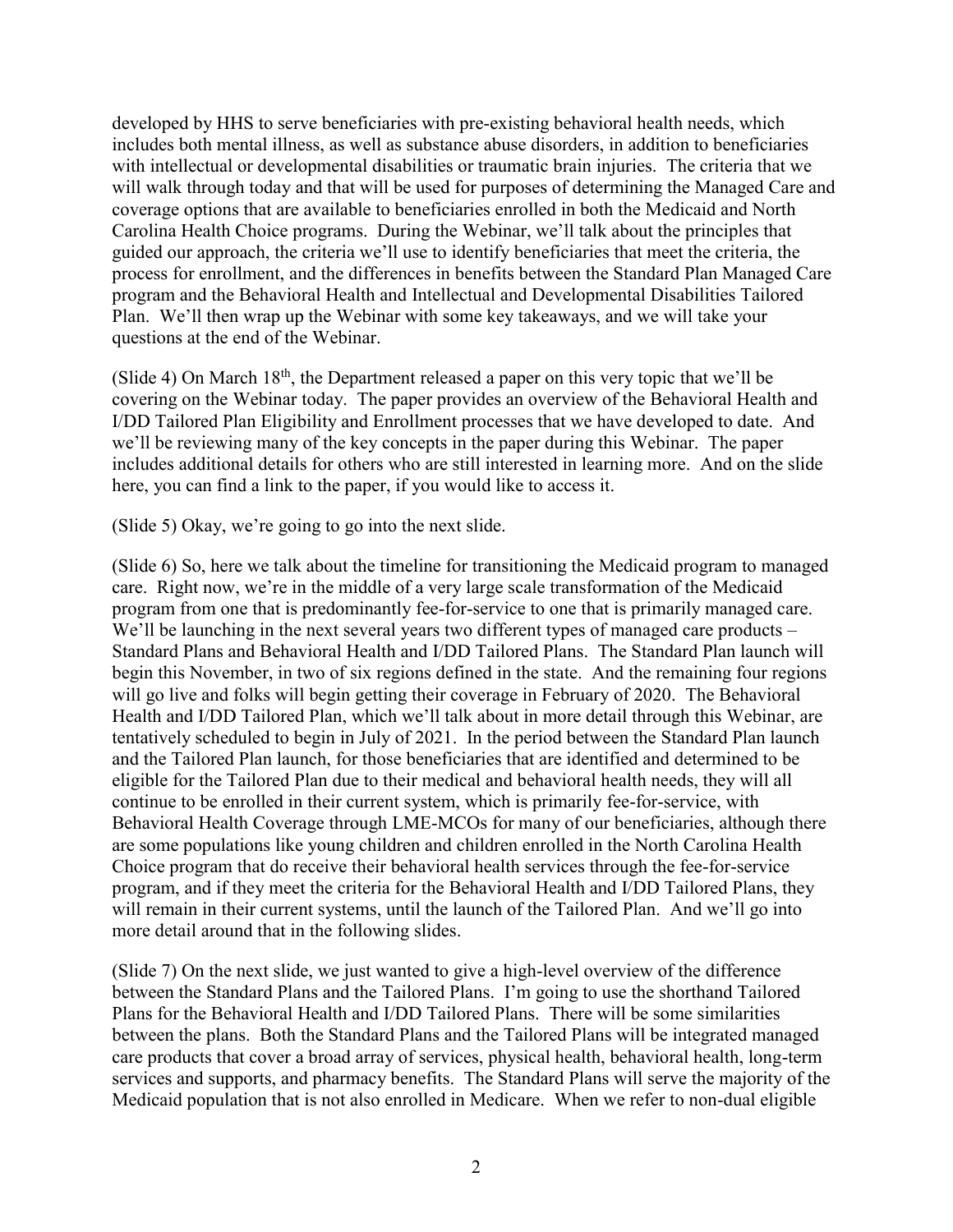throughout the presentation, we mean those that are not enrolled in both Medicare and Medicaid. It's those populations that are only enrolled in the Medicaid program. The Behavioral Health and I/DD Tailored Plans will serve, as we mentioned before, our populations that have significant behavioral health conditions, which include serious mental illness, serious emotional disturbance and substance use disorders, as well as those beneficiaries with an intellectual and developmental disability or traumatic brain injury. The Tailored Plans will cover some behavioral health and I/DD/benefits that are not, that will not be covered through the Standard Plans. And we will go through the list of the services that are only available in Tailored Plans later in the Webinar. In addition to that, any of the current (b)(3) waiver services, as well as our Innovations and TBI waiver services, and services that the LME-MCOs currently cover that are only State funded and not Medicaid funded will only be available through the new Tailored Plans. They will not be available through the Standard Plan PHPs, with certain exceptions if they need to be covered through the ETSBT program for children.

#### (Slide 8) Moving on to the next slide . . .

(Slide 9) So, here on slide 9, this slide walks through how all of the various Medicaid populations will be covered as we move into the managed care environment. As I mentioned before, most of our Medicaid beneficiaries will be enrolled in a Standard Plan. Where we have in the, the first grouping here are folks that are included in Managed Care. There are the populations that will be mandatorily enrolled in Standard Plans. Unless they are, they meet one of the categories that are listed below that are either exempt, excluded or delayed. So, included in the Standard Plans will be most of our Medicaid and Health Choice enrolled children, unless they meet the Tailored Plan eligibility or again meet one of the exceptions listed below, are parents and caretakers, as well as people who have disabilities and they're not dually eligible for Medicare and Medicaid and they don't meet, again, one of the criteria listed below. Members of federally recognized tribes will be exempt from mandatory enrollment in managed care, which means that they will have a choice to stay in the fee-for-service program. We're also working with the Eastern Band of Cherokee Indians on a tribal option that will be a coverage option for members of federally recognized tribes, as well as some of their dependents in certain cases. So, folks that are federally – members of federally recognized tribes will typically be enrolled either in the fee-for-service program or the tribal option, but they will have the option to enroll in a Standard Plan, and should they meet the criteria for Tailored Plan enrollment in their eligibility, they'll also have a Tailored Plan option. The populations that are listed as excluded – this is based on what's in current legislation, and the excluded populations do not have the option to enroll in a managed care product. This includes our medically needy beneficiaries. Those are the beneficiaries that have a spend-down or deductibles that they have to meet before their benefits kick in in Medicaid. Beneficiaries that are enrolled in our Health Insurance Premium Payment program that pays premiums for other coverage arrangements and then Medicaid wraps around that, that type of insurance. Folks that are enrolled in our CAP/C and CAP/DA waivers will be excluded from managed care in the initial years. And then beneficiaries that are enrolled in programs with very limited Medicaid benefits, so, for example, family planning programs, partial dual, which is where we pay Medicare premiums and co-pays only, folks that are only eligible for emergency services, inmates that have very limited coverage. Beneficiaries that are enrolled in our PACE program will also not be enrolled in managed care. PACE is a marginal managed care program already. The box down at the bottom lists out the populations that are delayed. And we'll go through each of these. So, as mentioned before, we're proposing to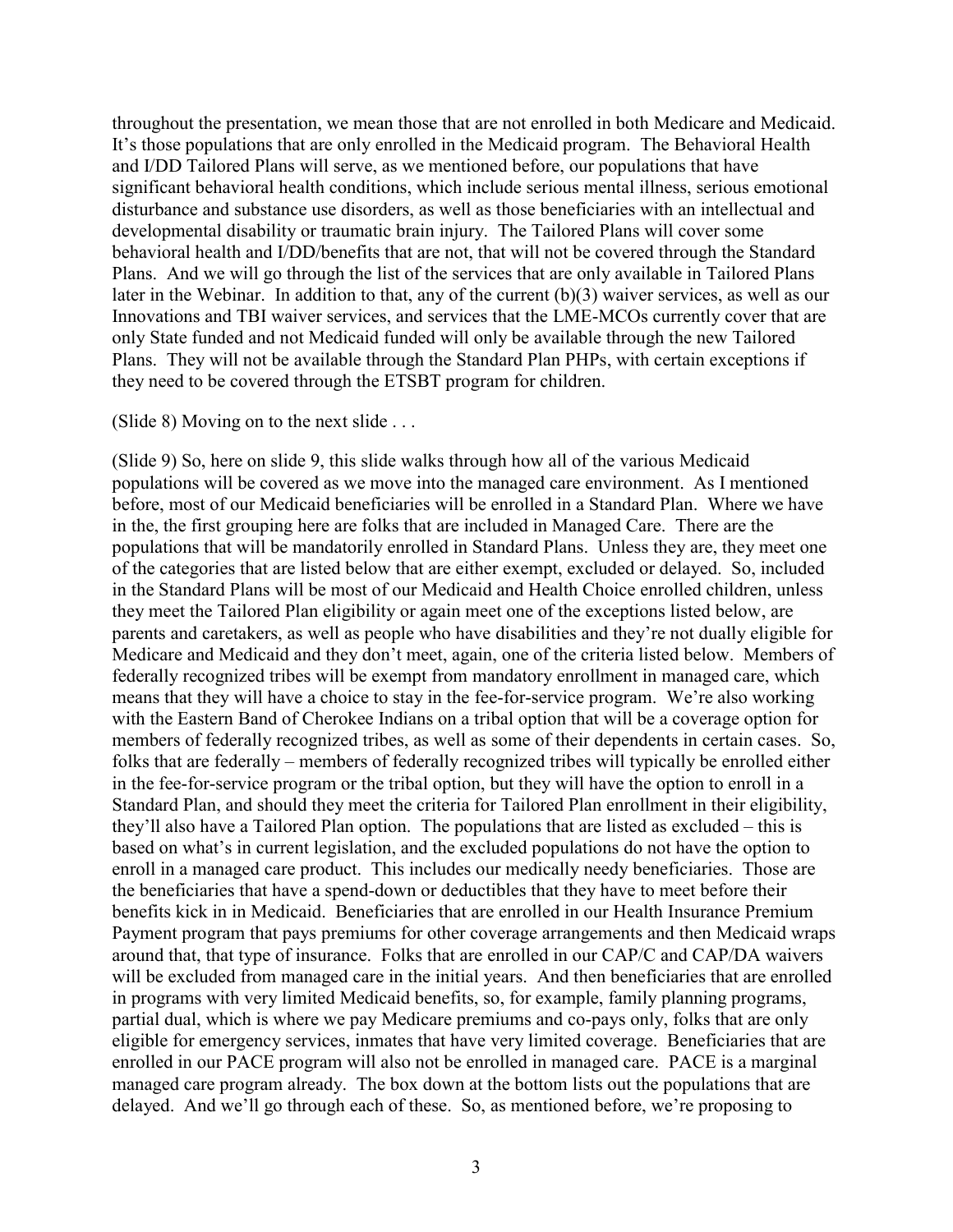launch the behavioral health and I/DD tailored plans in July of 2021. Prior to that launch, the beneficiaries that we identify or who are identified as Tailored Plan eligible will be enrolled in the current system, which is predominantly fee-for-service, with an LME-MCO for their behavioral health benefits. They will have a choice to opt into a Standard Plan, should they want to do that, whether they are Medicaid only and do not have Medicare. For our dual eligible beneficiaries that meet Tailored Plan enrollment, they will not have the option of a managed care product until Tailored Plans launch in 2021, at which point, if they meet the eligibility criteria, they will be enrolled in a Behavioral Health and I/DD plan.

(Slide 10) Now, additionally, beneficiaries in foster care, children in adoptive placement, and beneficiaries who are former foster care youths up to ae 26 will be delayed in managed care. They will not be enrolled in Standard Plans nor have the option to enroll in a managed care product until July of 2021. And then, finally, there are some populations where legislation defines that they would come into managed care in 2023. That includes the majority of our dualeligible population that are enrolled in dual Medicare and Medicaid benefits who do not meet Tailored Plan eligibility, as well as Medicaid-only beneficiaries that are in a nursing facility for more than 90 days. Last summer, the legislature, working with the Department, defined eligibility criteria for the new Behavioral Health and I/DD Tailored Plan. The criteria is documented in legislation as we noted that was passed last summer. To operationalize what is in legislation, we here at the Department had a multi-disciplinary team of clinicians, which included psychiatrist, licensed clinical social workers and pediatricians, all with deep expertise and experience working with populations with Behavioral Health, I/DD and CDI, all worked on developing the criteria and process for identifying beneficiaries that meet the Tailored Plan as laid out in legislation. In developing the specifications, we use the guiding principles that are listed on the slide here. Number 1 was to ensure that we are getting beneficiaries into the managed care product that best meets their needs. We want to minimize any barriers to access of needed services or coverage arrangements. Complying with the legislation was one of the goals. And then on ensuring that or processes and approach results in responsible stewardship of public funds. The Tailored Plans will generally cost more to the State than the Standard Plans due to the more robust care management and additional benefits that would be offered to those plans. And we want to make sure that we get beneficiaries to the right place in a responsible way to the State.

(Slide 11) On the next slide, this walks through the criteria that we will use for identifying beneficiaries eligible for the Tailored Plan. There are really two ways that the Department will identify beneficiaries who meet eligibility. The first is on this slide here, which is, we will review the data that is available for the Department to identify those that meet the criteria, and we'll walk through that in a minute. And then on the next slide, we'll talk about secondary process, which will be a process for beneficiary to reflect or review eligibility, again, to ensure that we're minimizing barriers. So in terms of the data review that the Department will do, we have a process in place to review encounter data from our LME-MCOs, claims data from fee-forservice programs, and other data that we collect from various sources, including our State facilities and LME-MCOs who keep track of various criteria for our beneficiaries. I'm not going to walk through all of these, but I'll just speak to a couple. If there is anyone that's enrolled in Innovations or TBI Waiver or is on one of the waiting lists for a waiver will be identified as Tailored Plan eligibility. Anyone that's enrolled in the TCLI initiative will be flagged for Tailored Plan eligibility. Anyone that has used the Medicaid service or State-Funded service,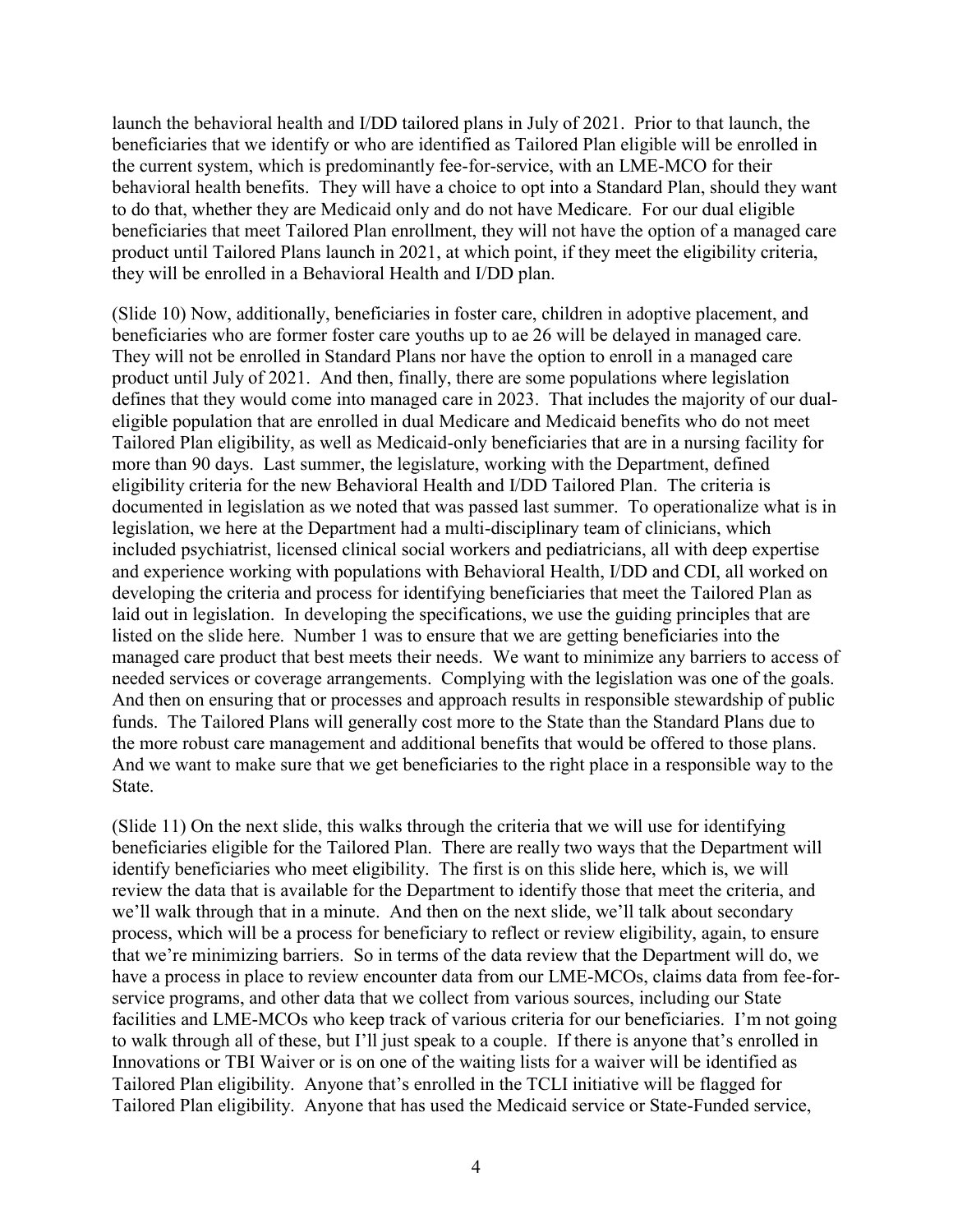that will only be available through the Tailored Plans and will not be available through the Standard Plans, other than through ETSCT, will be identified as Tailored Plan eligible. Anyone with a qualifying I/DD diagnosis code will be Tailored Plan eligible, and you can read the rest of the criteria that are listed here. We're currently estimating that about 30,000 of our dual-eligible beneficiaries and about 85,000 of our Medicaid-only beneficiaries or non-dual beneficiaries that will meet the Tailored Plan eligibility criteria based on our data reviews done so far.

(Slide 12) On the next slide, this walks through our Eligibility Request process. We know that data is not perfect, and we can't identify everyone necessarily through data. We will have beneficiaries that are new to the Medicaid program, new to the state, for whom we do not have any data on which to assess their Tailored Plan eligibility. There are also these folks that are – those folks will be – there may also be folks that are enrolled in Standard Plans and would like to assess because they have things that were not identified through data reviews. And so this slide walks through that process, so the beneficiary or the provider who believes that the beneficiary has a need to be in a Behavioral Health and I/DD Tailored Plan, there will be a request form that's available through the enrollment broker and also on DHS's website that can be submitted to the Department for review. It will be submitted through our enrollment broker. They'll be managing the work load to make sure that the forms are processed – the forms are taken in and they're routed to the Department for review. The enrollment broker will translate the request to the Department, and the Department will review that request and make the appropriate – take the appropriate action. And should the request be approved, the beneficiary would then be moved either to the Tailored Plan or prior to the Tailored Plan launch into the current fee-for-service system and LME-MCOs. There will be notification back to the beneficiary of the approval or the denial on and, as I mentioned before, we would then transfer the person's enrollment from their Standard Plan to the, either the current system or the Tailored Plan in the future state.

(Slide 13) Moving forward on slide 14 . . .

(Slide 14) This just walks through the timeline. As noted earlier, there will be two processes. We'll have a Data Review process and also a process for beneficiaries to request a review of their Tailored Plan eligibility. The process – we have a process that's going forward now, prior to the launch of the Standard Plan to identify those beneficiaries that meet one of the Tailored Plan criteria. We're doing those data review now. We're looking back at claims and encounters going back to services from January 1 of 2018, looking for qualifying diagnoses, as well as qualifying service codes that would identify someone as meeting Tailored Plan eligibility. We will continue to do those reviews against our data throughout the process, and really throughout the – from now into the future, so that we pick up those that have new claims or if they are new to the system. As folks are identified meet the Tailored Plan eligibility, as we mentioned before, they'll stay in the current system, if they are flagged prior to the launch of the Standard Plans. We will also be continuing to identify folks, and we'll walk through that on the next slide. As we move into, as we get closer to the launch of the Tailored Plans, we will do a reassessment of Tailored Plan eligibility. So, as I mentioned before, for the initial launch of the Standard Plans will be back at claims through January 1 of 2018. As we move closer to Tailored Plan launch, we'll be assessing folks based on a more recent lookback period to identify who still look like they meet the level of need for the Tailored Plan. For those that are reassessed as meeting the Tailored Plan eligibility leading up to the launch of the Tailored Plan, they would then be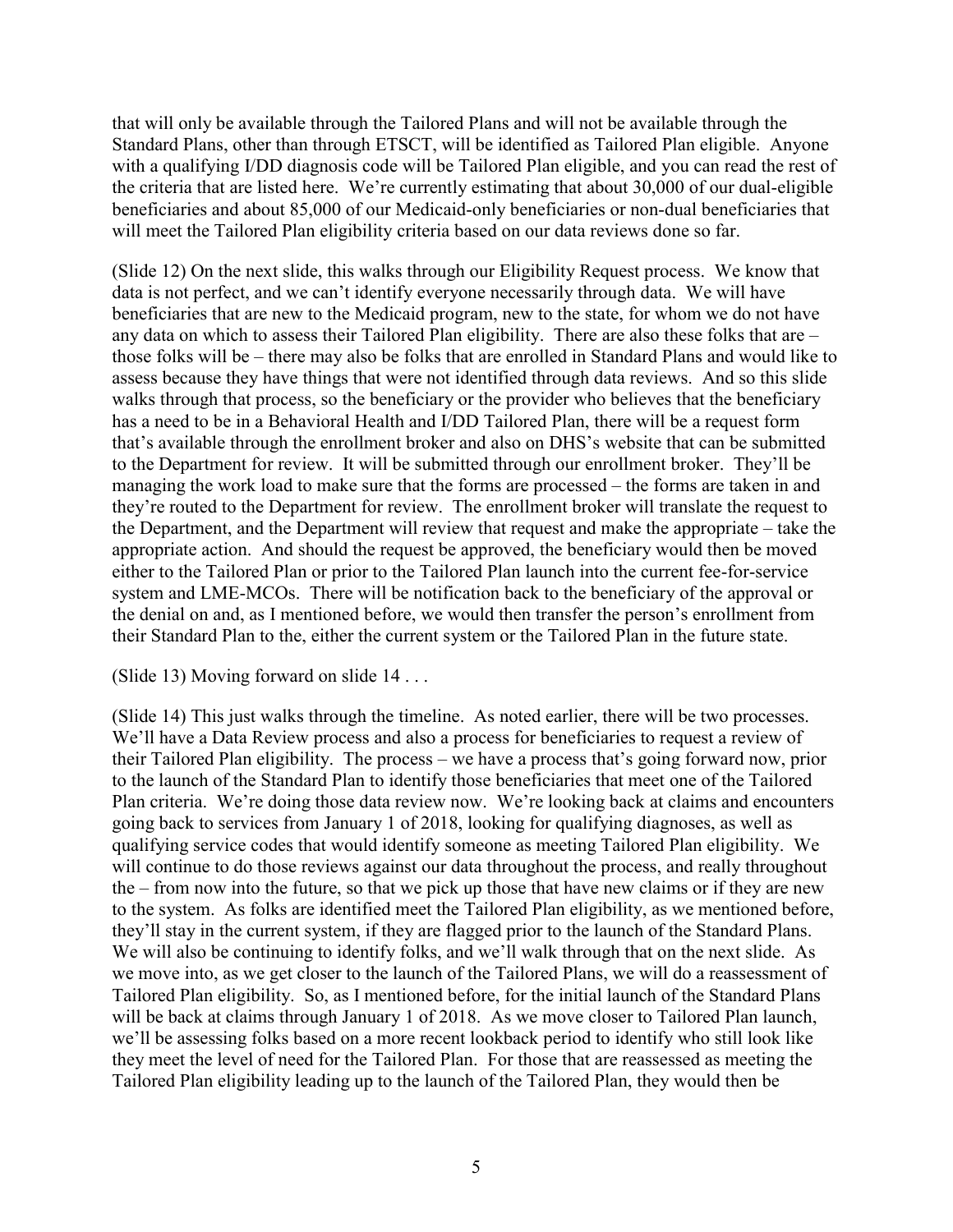defaulted into the Tailored Plan with the continuation of option for Standard Plan enrollment as well. Moving to the next slide.

(Slide 15) So an ongoing basis, the Department will review data that's available to us for beneficiaries that meet the Tailored Plan eligibility criteria. For those that meet one of the criteria – and this is again after we begin the Standard Plans – we will be either sending a notice that the beneficiaries have the new option to move back to the current system, or, in some cases, we will automatically move them to the current system or the future state that will be the Tailored Plan. So the box here on the left is the criteria by which if a beneficiary, for example, is enrolled in the Innovations or TBI Waiver, they will automatically be moved into the Tailored Plans once they launch, and prior to launch of Tailored Plans, they'll be moved to the current LME-MCO system, because that is the only place where the benefits will be available. Similarly, for beneficiaries that enrolled in and we enrolled in the TCLI program, or as identified as using a Medicaid service or a State-Funded service that's only available in either the Tailored Plan or identified as the Tailored Plan, the LME-MCO system, they will automatically be moved. For those that are identified as meeting other criteria, such as having a qualified I/DD diagnosis, having another qualifying SMI or SED or SUD diagnosis and using an enhanced service, those that have had two or more emergency department visits for a psychiatric problem, or a psychiatric hospitalization or two or more crisis episodes, they will get a notification that they have the option to move out of their Standard Plan into either the current LME-MCO system or the Tailored Plan, and then they'll have the option to move, if they notify the enrollment broker.

(Slide 16) On the next slide, this just, again, talks about we will continue and have an ongoing review process for identifying folks that meet the Tailored Plan eligibility. There will be – prior to the launch of the Tailored Plan, once a beneficiary is determined eligible, that they meet the Tailored Plan eligibility, they will remain in the current system until the Tailored Plans are launched. After the launch of the Tailored Plans in 2021, there will be process for identifying beneficiaries that are enrolled in the Tailored Plan who may no longer need the level of services that are offered through the Tailored Plan. Beneficiaries that have an I/DD diagnosis or traumatic brain injury needs will remain in the Tailored Plan once they're enrolled in the Tailored Plan. We do not intend to move them back to a Standard Plan. Beneficiaries that don't have an I/DD or TBI needs but are in because of an SMI, mental illness, emotional disturbance or substance use disorder, if they have not utilized behavioral health service other than outpatient therapy or medication management in the last 24 months, the Department does plan to move them out of the Tailored Plan and back into the Standard Plan because through that review, we have assessed that they are no longer in need of the Tailored Plan benefits. If they again meet the Tailored Plan eligibility they would again have the option to move, but we will be doing those reviews to make sure that the Tailored Plan is really serving the beneficiaries that really need the Tailored Plan services.

(Slide 17) On the next slide, this talks about the transition between plans. The Department is really dedicated to ensuring that beneficiaries have a smooth transition process when they are moved from one plan to another. We have transition of care requirements in our managed care contracts to ensure that those handoffs are done smoothly. For the review process for those that, those beneficiaries that are not identified through data reviews and request a review of their eligibility, we do plan to review those review – excuse me, review those requests in a timely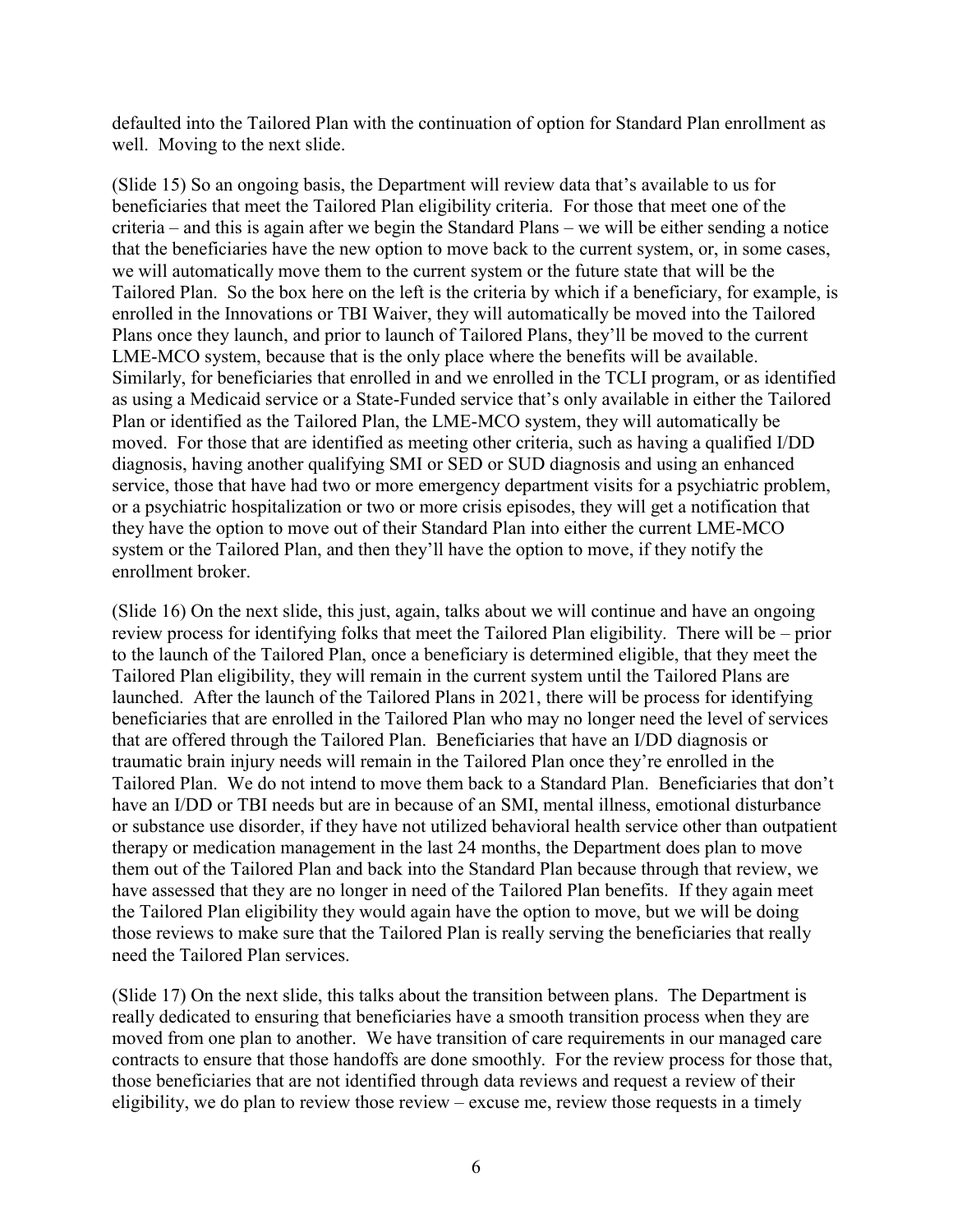way. Our goal is for standard reviews, or those that are not urgent, that those requests will be reviewed in five to seven days, and then beneficiaries would be moved to the plan if their request is approved. We're also working through an expedited review process. For example, if a beneficiary has an urgent need for a service, and they're enrolled in a Standard Plan, and the service is not offered to a Standard Plan but is offered through the Tailored Plan, that we would have an expedited office for getting them moved into the Tailored Plan so they can receive the service that they need.

(Slide 18) Now we're going to move into the …

(Slide 19) … the benefits that are available through Tailored Plans and Standard Plans, and I am going to pass this off to Kathy Nichols.

## **Kathy Nichols**

So, good afternoon. The slide that you see here is laid out for the way we sort of split up our Behavioral Health policies in the State plan and the (b)(3)s and in our waiver services. One of our key underlying principles as we kind of work through this determination was that there should be no difficulty for somebody to access a crisis service. So that is the majority of the enhanced services that are available in both plans. So, on the left side are the services that are going to be covered by both Standard and Tailored Plans, so, which are your basic in-patient/outpatient mental health crisis and substance abuse detox services, including non-medical detox and our State facility detoxification center. So, and the think behind that is that you shouldn't have to worry about what plan you're in in order to access these services. For the ones that are longer term services and somebody's journey to recovery, they should have time after accessing the crisis service and stabilizing to transition to a tailored plan and get the care management and the services specifically targeted to this population, and that process would be basically what Julia had just walked through, was determining standard and expedited transitions for different plans. And then, services that will be in Tailored Plans only will be the residential treatment for children and adults that enhance behavioral health services for children and adults and the Innovations in TBI services. The 1915(b)(3) services and the in lieu of services we are looking at the State-Funded alternative service definitions as well, will all be going into the Tailored Plans, but with more – with a baseline for them at least to begin with so that we don't have multiple definitions as we transition into a new environment. And I think the most important thing for folks for this slide, especially on the left-hand side, is that there will be some changes and some impact immediately for the behavioral health system in November, because folks that meet access to these crisis services and have a mild to moderate behavioral health condition will be looking at providers and plans and network information very soon. The enrollment broker should help walk them through this process, but as early as November, that we will start to see a shift in the behavioral health services and systems.

(Slide 20)

## **Julia Lerche**

(Slide 21) All right. In terms of key takeaways, again, as we mentioned before, both the Standard Plans and the Tailored Plans will be integrated managed care products that will provide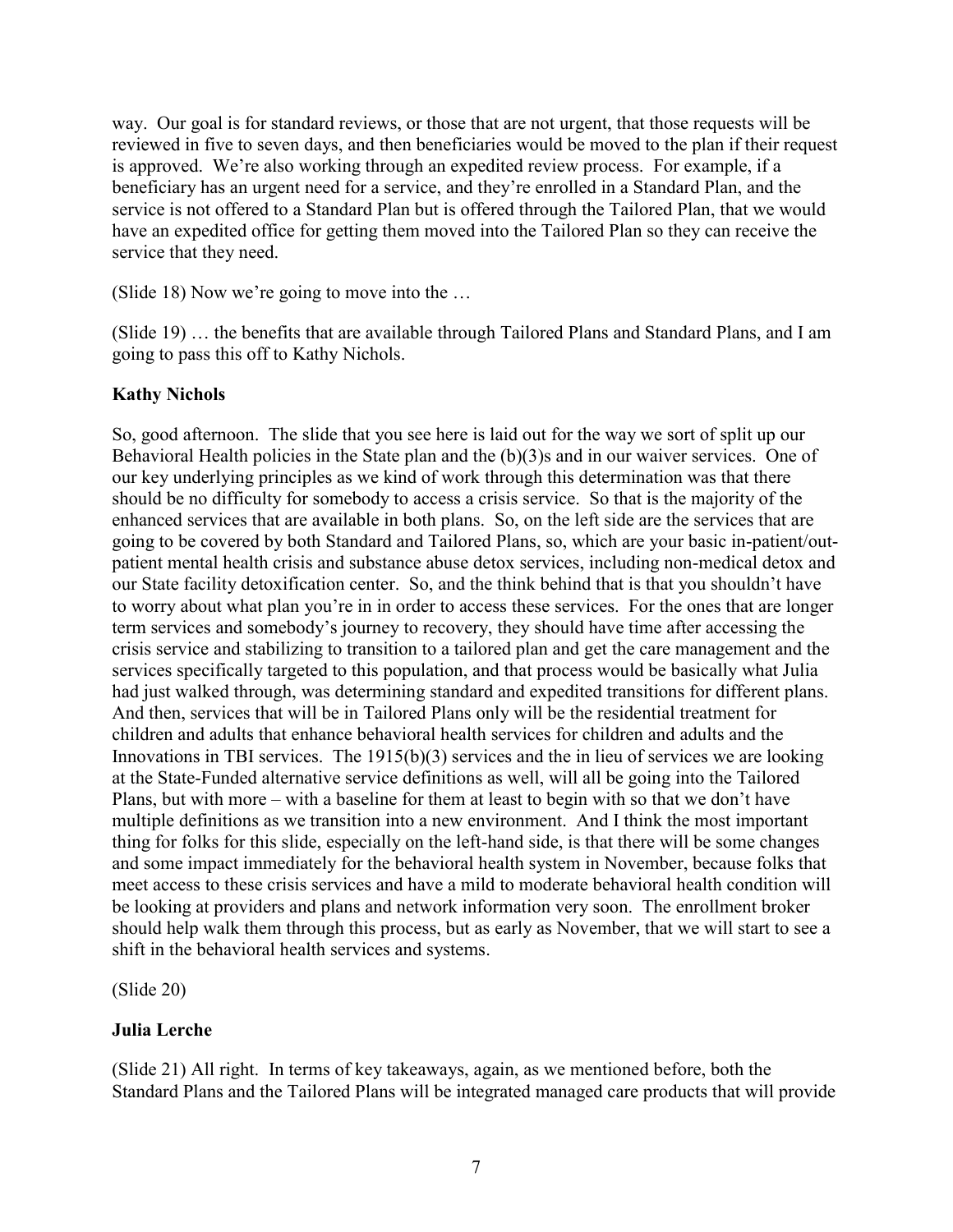physical health, behavioral health, long-term services and supports, and pharmacy benefits. As Kathy mentioned and just went through, the Tailored Plans will cover some additional services that are not, will not be available through the Standard Plans. The Department will conduct regular reviews of available data and identify beneficiaries who are eligible for the Behavioral Health and I/DD Tailored Plans. For those that are not identified through that data process, there will be a process whereby beneficiaries with the support of their providers can submit a request to review their eligibility for Tailored Plans. Beneficiaries may be identified as eligible for Behavioral Health I/DD Tailored Plans either before or after Standard Plan launch will continue to look for beneficiaries that meet the criteria for the data review process and the request process will continue. Prior to Standard Plan launch, beneficiaries who are identified as meeting the Tailored Plan's criteria will remain in the current system, which is generally fee-for-service LME-MCO's covering behavioral health, until the launch of Tailored Plans. After Standard Plan launch, we will continue to review the available data for folks that meet the Tailored Plan eligibility, and they will either be automatically moved or they will have the choice to move, depending on their circumstances, as we reviewed in an earlier slide. And then, finally, we will establish processes to ensure that beneficiaries who are enrolled in the Standard Plan who meet the Tailored Plan criteria can transition as quickly and smoothly as possible to the Tailored Plan or the Plan system.

(Slide 22) I'm going to pass this off to Janie Shivar, who's going to finish this off before questions.

#### **Janie Shivar**

Julia, thank you. And thanks to Kathy, as well. At this time, we're going to be taking a few questions from all of you. You can see in the final slide that's on your screen, it directs you to our Medicaid transformation website. This presentation as well as past presentations are posted there. This presentation will be posted in a couple of weeks. Also, you can see the e-mail address for directing any questions that you may have, Medicaid.Transformation@dhhs.nc.gov. So, at this time, Debra Farrington will read some of the questions that you all have sent in via the chat feature today.

#### **Debra Farrington**

Thank you, Janie. So the first set of questions I have are for Dave. The first question is, "Will the transition to managed care still remain on schedule for November 1<sup>st</sup> for the first phase?

## **David Richard**

We are – Friday, November  $1<sup>st</sup>$ , and nothing has changed in our commitment to that date for the first day as the managed care.

## **Debra Farrington**

And folks also want to know whether the enrollment broker is a part of North Carolina DHHS or separate.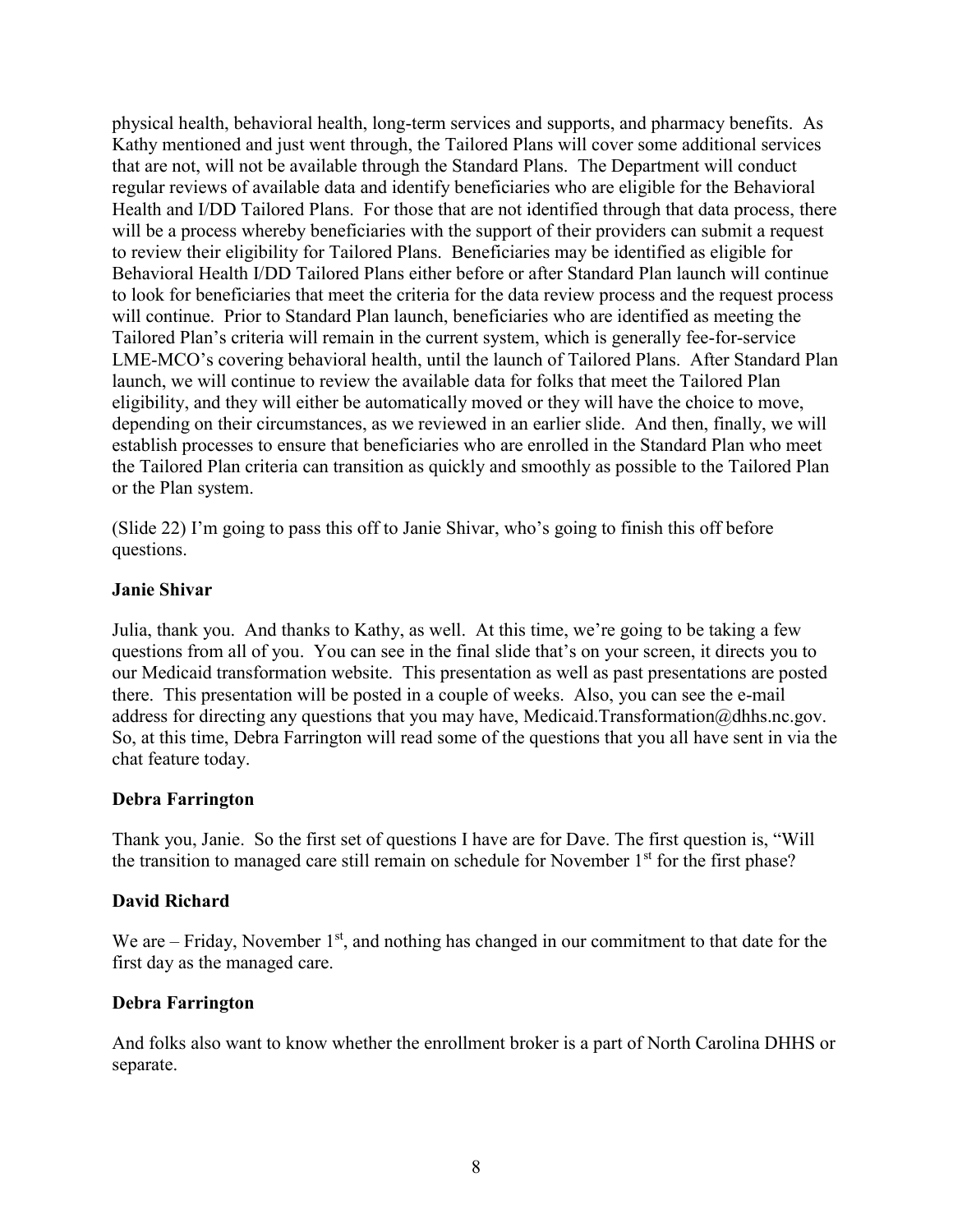### **David Richard**

They are a contractor for North Carolina DHHS. It's looking up a little bit. They're a contractor to North Carolina DHHS, so they report directly to the Department in terms of their responsibilities as an enrollment broker.

#### **Debra Farrington**

Thank you. The next set of questions we have are for Deb. We have a few questions about the Innovations wait list. Will those who are currently on a registry of unmet needs, for instance, the Innovations waiver, be served in the Tailored Plan immediately, or is there anticipated that a wait list will remain?

### **Deb Goda**

That's a two-part question. For folks who are on the Innovations wait list, the fee waiver will continue to have a waiting list, and, until we have additional slots available. But the individual will be Tailored Plan eligible and will receive their other physical and medical care through the Tailored Plan. They do have the option of moving to the Standard Plan while they are on the waiting list, but if they receive an Innovations waiver or TBI waiver slot, then they will be required to transition to the Tailored Plan at that time.

### **Debra Farrington**

And so, in terms of the second part of that question, will we still have a waiting list? A registration –

## **Deb Goda**

Yes.

## **Debra Farrington**

The next question is whether individuals who are on CAP/C and CAP/DA remain in fee-forservice, or will they be in managed care?

#### **Deb Goda**

Those individuals at this point in time who are in CAP/C and CAP/DA will remain in fee-forservice.

#### **Debra Farrington**

Thank you, Deb. The next question asks, if an Innovations recipient chooses to opt out of Tailored Plan, will they be informed that they will lose their Innovations service?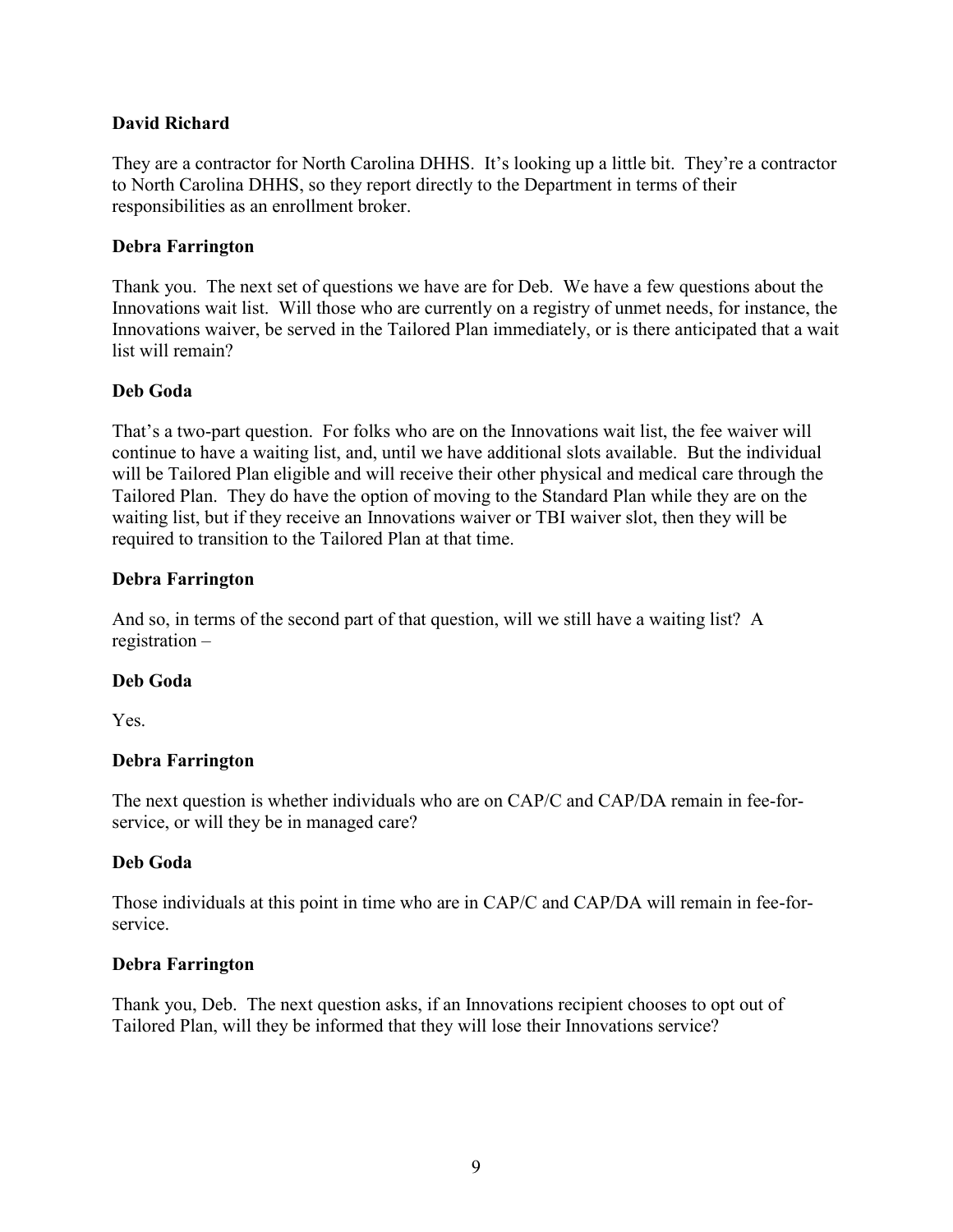### **Deb Goda**

Yes. They will be informed that they will lose their Innovations waiver services, and I believe they would have to – we would ask them to withdraw from the Innovations waiver in writing as they moved.

#### **Julia Lerche**

Yeah, this is Julia. The enrollment broker – as Deb said – a beneficiary will have to dis-enroll from the waiver before they can move to a Standard Plan. So, it will be challenging for them to move to a Standard Plan until they dis-enroll from the waiver.

#### **Debra Farrington**

Thank you. If a person on the Innovations wait list decides to use Standard Plan benefits while waiting, will they lose their place on the wait list?

#### **Julia Lerche**

No. Once you are on the waiting list, you are on the waiting list for the waiver until you withdraw your name.

### **Debra Farrington**

This next question is, Will existing authorizations for patients transition with the patient when the switch occurs? So, when managed care goes live, will authorizations follow the patient?

#### **Julia Lerche**

There is a requirement in the managed care contract or around transitions of care that include that managed care companies having to honor authorizations – I don't remember if it's 60 or 90 days – we are working on the transition of care policy paper, so be on the lookout for that. We can try to follow up.

#### **Deb Goda**

It's the authorization, and if the Standard Plan chooses to end the authorization prior to the end of the authorization expiring on its own, then due process will be afforded.

#### **Debra Farrington**

We have a set of questions for Kathy Nichols. These are about the submission process for a person who wants to change. Will all requests for Tailored Plans have to be manually submitted by a provider or a consumer?

## **Kathy Nichols**

So, if the request is outside of the categories, as Julia had outlined earlier, the service utilization lookback, the involuntary commitment lookback, somebody that thinks that a new problem has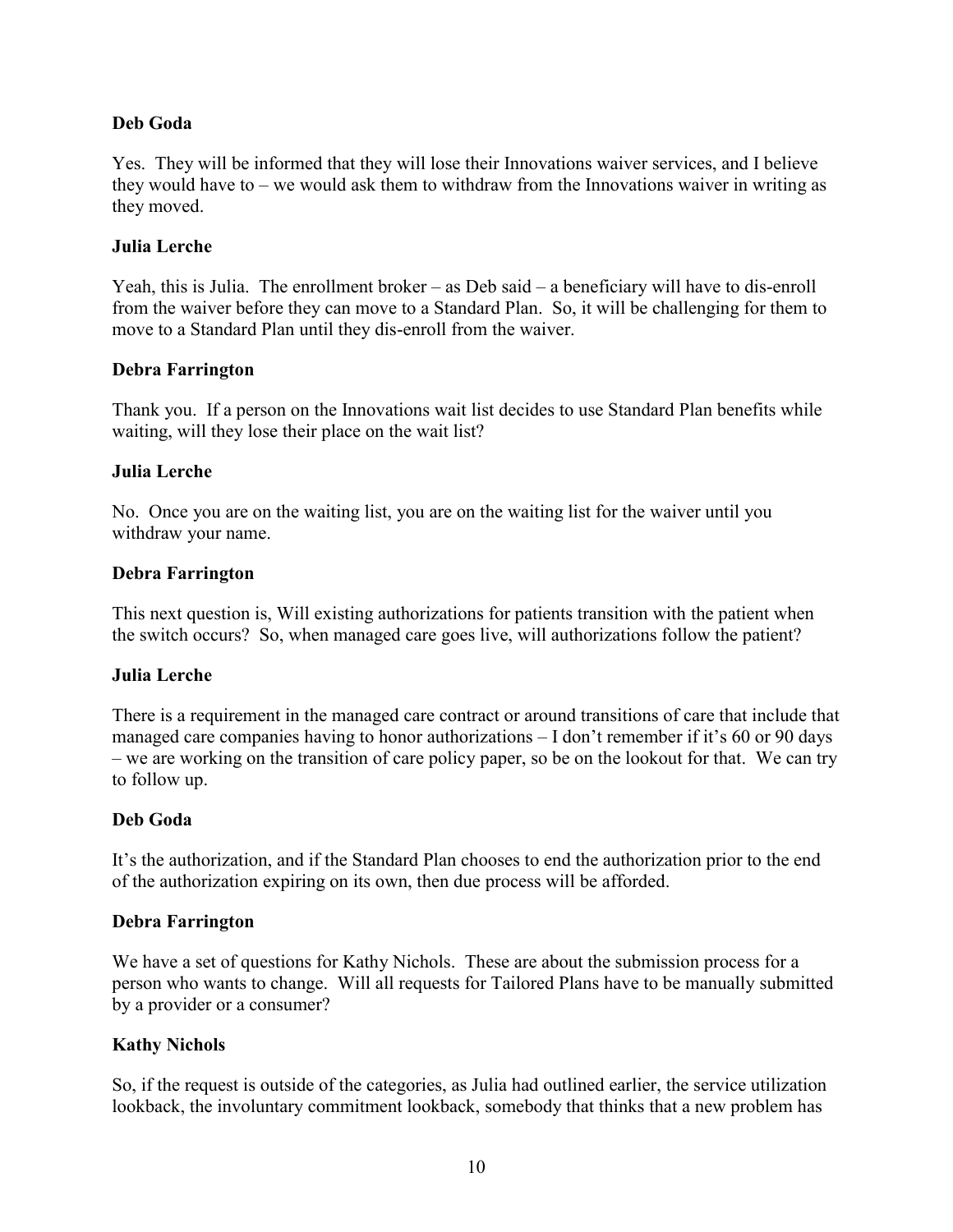emerged doesn't make them eligible for a Tailored Plan or that they didn't get picked up in the data points that we were looking at, then yes, it would be a manual submission by either the provider or the – just like you can do now for a service request – you would be able, either entity would be able to start the process, and then there would be a review for the medical necessity and appropriateness of the person needing to switch plans.

## **Debra Farrington**

Okay. This next question is, Will foster care be included in both the Standard and Tailored Plan, or just in the Tailored Plan?

## **Kathy Nichols**

So, to go back to the slide of the Standard Plan and the Tailored Plans when you – because this will be made available – but if you look through it, all of the residential services would be to the, 1 through 4 would be enhanced services at the moment, so it would be under Tailored Plans, as it is not a crisis or emergency service would pay for health.

## **Debra Farrington**

Okay. Thank you. Who is responsible for triggering a review of a beneficiary's plan?

## **Kathy Nichols**

Well, I'm assuming that if the plan needs to be, if they need to change – what Julia had explained is the base setting for how we are parceling out Tailored and Standard Plans to begin with in terms of diagnoses and service lookbacks and some of the other criteria. If somebody comes to Medicaid new, they will be able to document any behavioral health concerns they might have had if they're coming from a previous state. The advanced medical home in the Standard Plan may find somebody as having emergent needs that need to be addressed to fill in and send up that clinical information. So, there are several ways where identification of an appropriate plan would take place. And there will be a rolling, ongoing submission of claims information with the points that Julia had noted as the ongoing data collection process by the State.

## **Debra Farrington**

Thanks, Kathy. Julia, I have a set of questions for you. Under the Tailored Plan eligibility, it states, in quotes, Have use of medical service that will only be available through the Tailored Plan. Does that mean if they have ever used such a service, or is there a timeframe that will be looked at?

## **Julia Lerche**

So for, for now, for identifying who will not enroll in a Standard Plan, we're looking at services going back to January  $1^{st}$  of 2018. If they used a Tailor – if a beneficiary utilized a Tailored Plan only service in the middle of 2017, that would not get picked up, but if they've used one since January 1 of 2018, they would be identified as Tailored Plan eligible.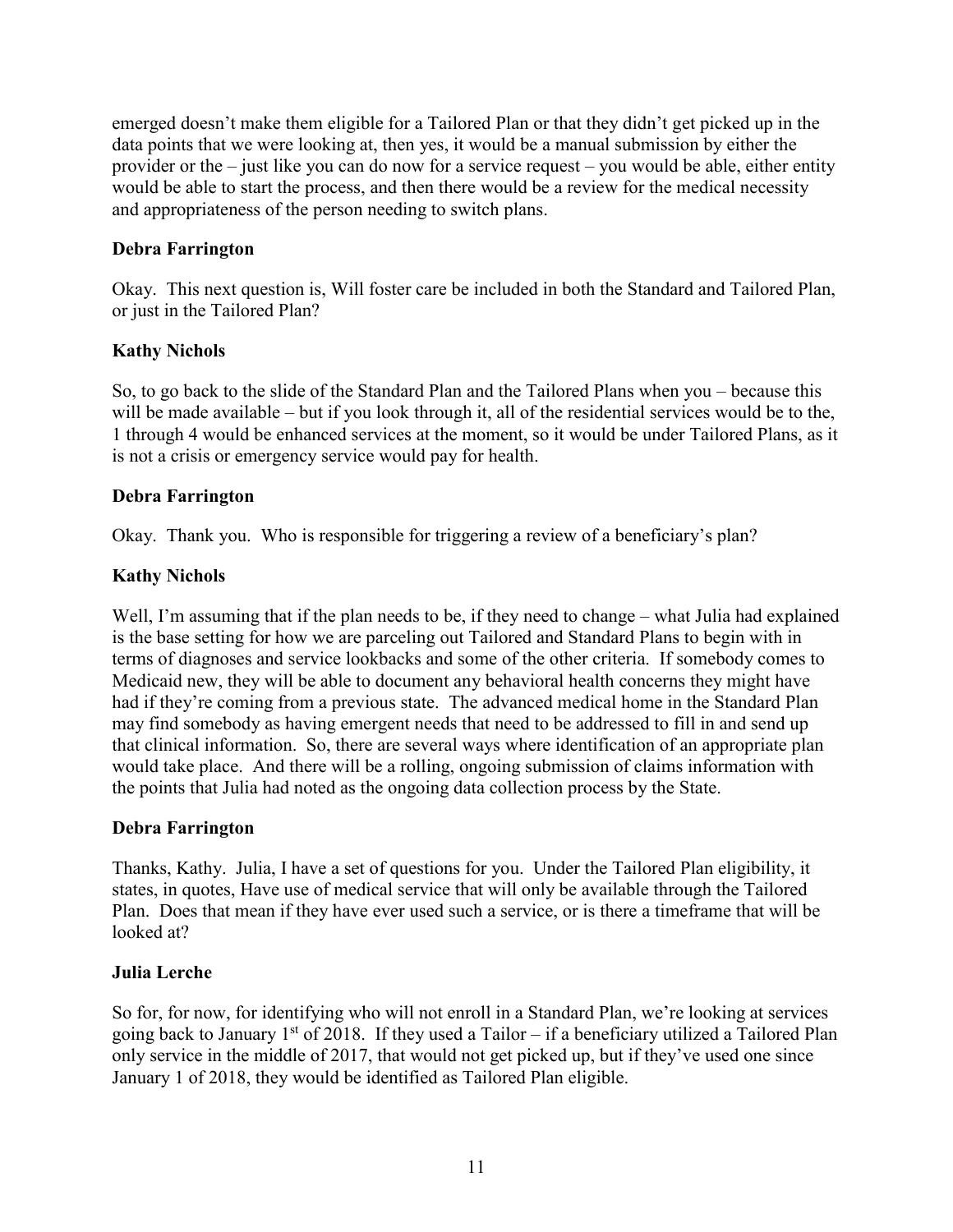### **Debra Farrington**

Thanks, Julia. Do those youths that will qualify for a Standard Plan have to have a provider or a consumer submit a request?

#### **Julia Lerche**

So, if they, if they want to request a review for Tailored Plan eligibility, they will need to work with a provider – the beneficiary will need to sign that they want to be reviewed, and that they understand that they'll be moved, if their review is approved. There will be some documentation that's required as part of that process. So if anyone else wants to add anything in the room here?

### **Deb Goda**

That's concise. Good job.

### **Julia Lerche**

Thanks.

### **Debra Farrington**

This question reads, There isn't a way to grandfather the youth into the Tailored Plan based off of the services they received during the lookback period?

#### **Julia Lerche**

So, if they meet a criteria, and they're flagged based on a review of claims from the lookback period, they will be identified as Tailor Plan eligible.

#### **Debra Farrington**

Okay. How would someone move from a Tailored Plan to a Standard Plan?

#### **Julia Lerche**

So, unless the person is enrolled in an Innovations or TBI waiver, that we had said earlier, if they're in one of those waivers, they would need to dis-enroll from the waiver before they move. Otherwise, beneficiaries will have the option to move to a Standard Plan, and they can do that by contacting the enrollment broker. So, they will receive notices upon launch of Standard Plans and when they're enrolled in the Standard Plans, or the Tailored Plans, of their other options and how they can change.

#### **Debra Farrington**

Thanks, Julia. This is also a quote from the slide deck. What are those Medicaid services that are only available in the Tailored Plan? You have reference to a slide.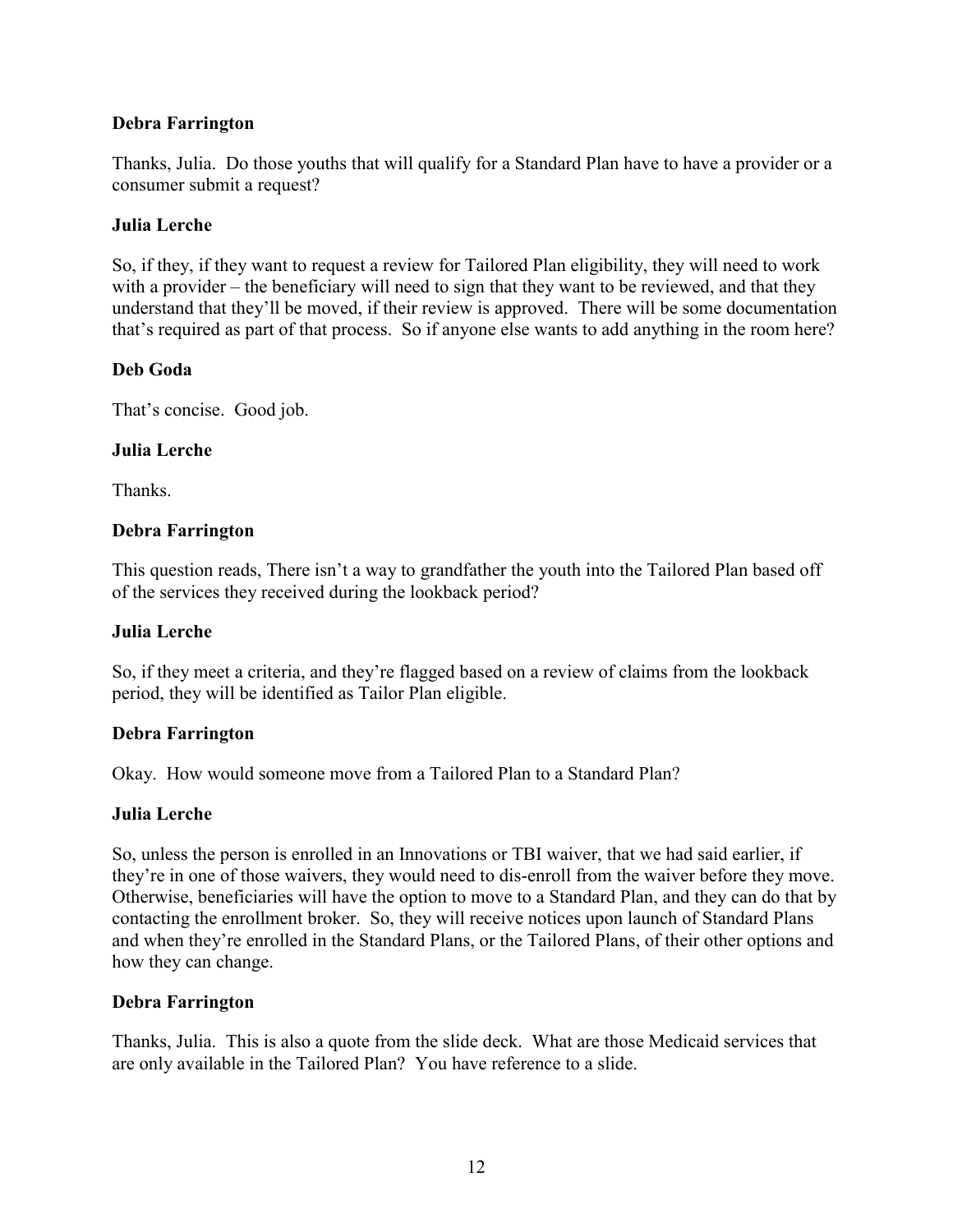## **Kathy Nichols**

Sure. The Medicaid-only services that are only going to be eligible in the Standard Plans are the – I'm sorry, thank you, the Tailored Plans – are the Enhanced Services under Policy 8A, so Community Support Team and hints of in-home, multi-systemic therapy, psychosocial rehab. What am I missing? I'm looking at Dr. McCoy. Everything under the Innovations and any, any waiver service would be under Tailored Plans only.

(Slide 19) The child residential services, including psychiatric residential treatment facilities. And then any of your long-term substance abuse services. So, the residential substance abuse services for longer periods of time. I said, yeah, the waiver of services, and then, yes, the, the, a finalized list of (b)(3)s, and in lieu of services, would be in, and all State-Funded services, after Medicaid. But all State funded services will be in Tailored plans.

#### **Debra Farrington**

Thank you, Kathy. We have a couple questions about younger children, for the zero to three population. Where does that population go if he or she does not meet the CDSA criteria? Will they be served in a Standard Plan?

### **Kathy Nichols**

I think that's a great question for Dr. McCoy.

### **Keith McCoy**

So, we have two different time periods. We have the time period when Standard Plans have launched, and then when the Tailored Plans will also launch. So, if that zero to three population is determined to be one that would be appropriate for a Tailored Plan, and we've determined that based on a list of diagnoses, then they would stay in the fee-for-service world, and anything that they need behavioral health would also stay fee-for-service, because the LME-MCO's do not currently serve the zero to three population. After Tailored Plans launch, they would – those who have, meet those diagnostic criteria would be served in the Tailored Plan. Otherwise, they would get their needs met starting in November and forward through the Standard Plan process, if they have the type of Medicaid – if they're not in an excluded or an advanced population.

## **Debra Farrington**

Okay. Dr. McCoy, while you're at it, we have another question. For individuals who are Tailor Plan eligible, will they be covered on the Standard Plan for physical health needs before 2021?

## **Keith McCoy**

No, they will not. They will remain fee-for-service for their physical health needs, and then once Tailored Plans launch, the Tailored Plan will be responsible as their integrated insurance plan, their integrated health plan. The one caveat for that, as we said, are for those individuals who are dual-eligible Medicaid/Medicare. The physical health benefit is not part of what the Tailored Plan will manage.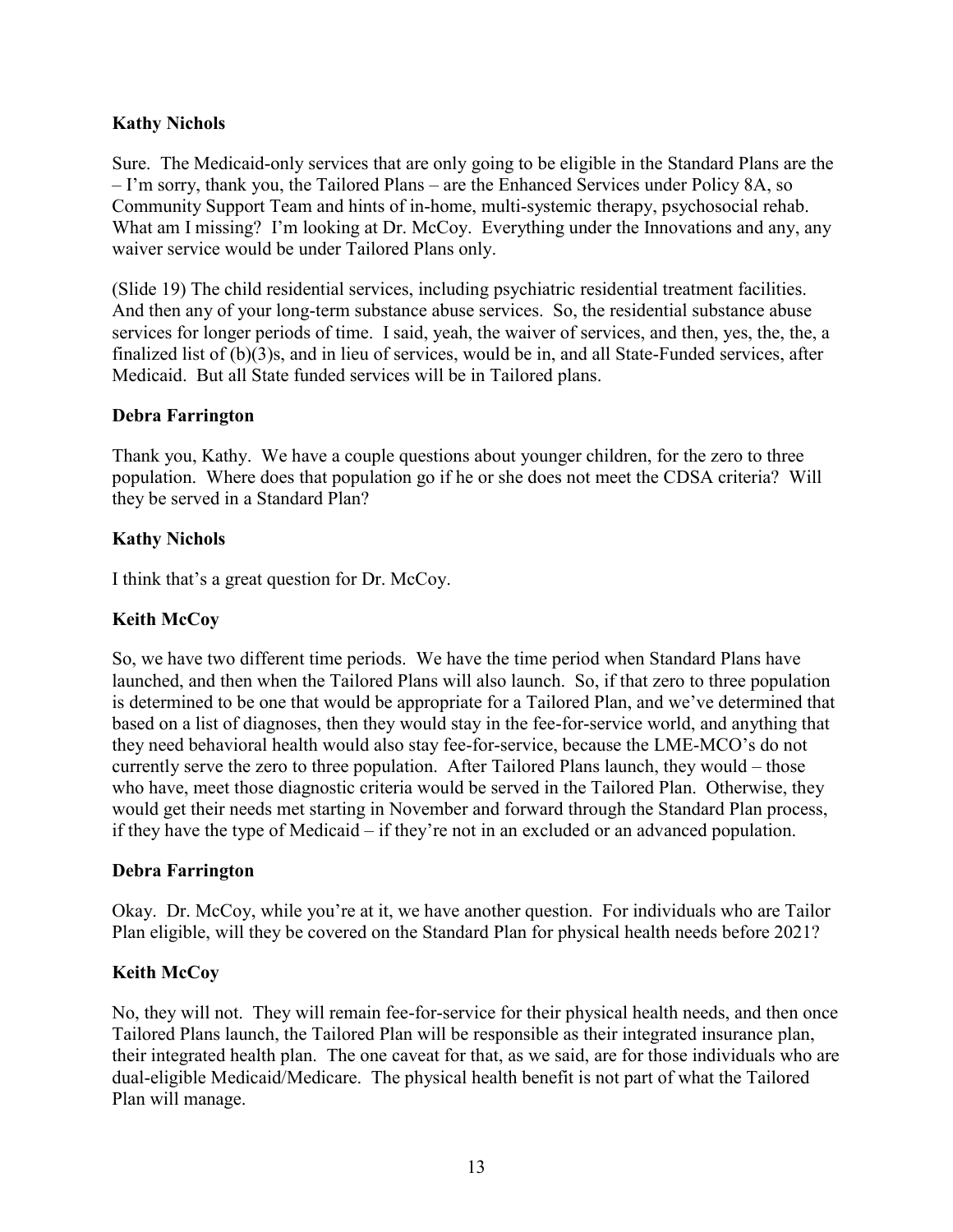### **Debra Farrington**

Okay. And we did get a follow-up question, about the zero to three population. Can you just clarify again where that population will be served? If they are at risk, but not meet the CDSA criteria?

### **Keith McCoy**

So, the CD – we don't have a specific CDSA criteria. I think that may be referenced from an older policy paper. So now we have a diagnostic list that we have that's in the current eligibility and enrollment paper that we would go off of, as that process. There is the ability to, you know, sort of do the raise your hand as we talk about it. If you feel like that there's a need that's appropriate to be served in another setting, you can certainly let the State know that. Yeah, and CDSA services are carved out of Medicaid transformations. So those are going to be eligible to individuals who qualify for them no matter what.

#### **Debra Farrington**

Okay. This question is, Do basic substance abuse services fall under the Standard Plan or the Tailored Plan?

### **Keith McCoy**

They would be in both.

#### **Unidentified Female**

If by basic, you mean outpatient and detox.

#### **Keith McCoy**

Yeah, a lot of people's basic services would be for a typical outpatient, community-based, you know, services that occur in an office setting. And both Tailored Plans and Standard Plans would have those services available to their beneficiaries.

#### **Unidentified Female**

Okay. Excellent.

#### **Debra Farrington**

We have a question about self-direction. And this question is, Will anything change for families who are self-directing services using the employer of record?

#### **Kathy Nichols**

The Innovations waiver will – the only thing that is changing about the Innovations waiver in this process is that when Tailored Plans go live, the authority will move from the fee waiver to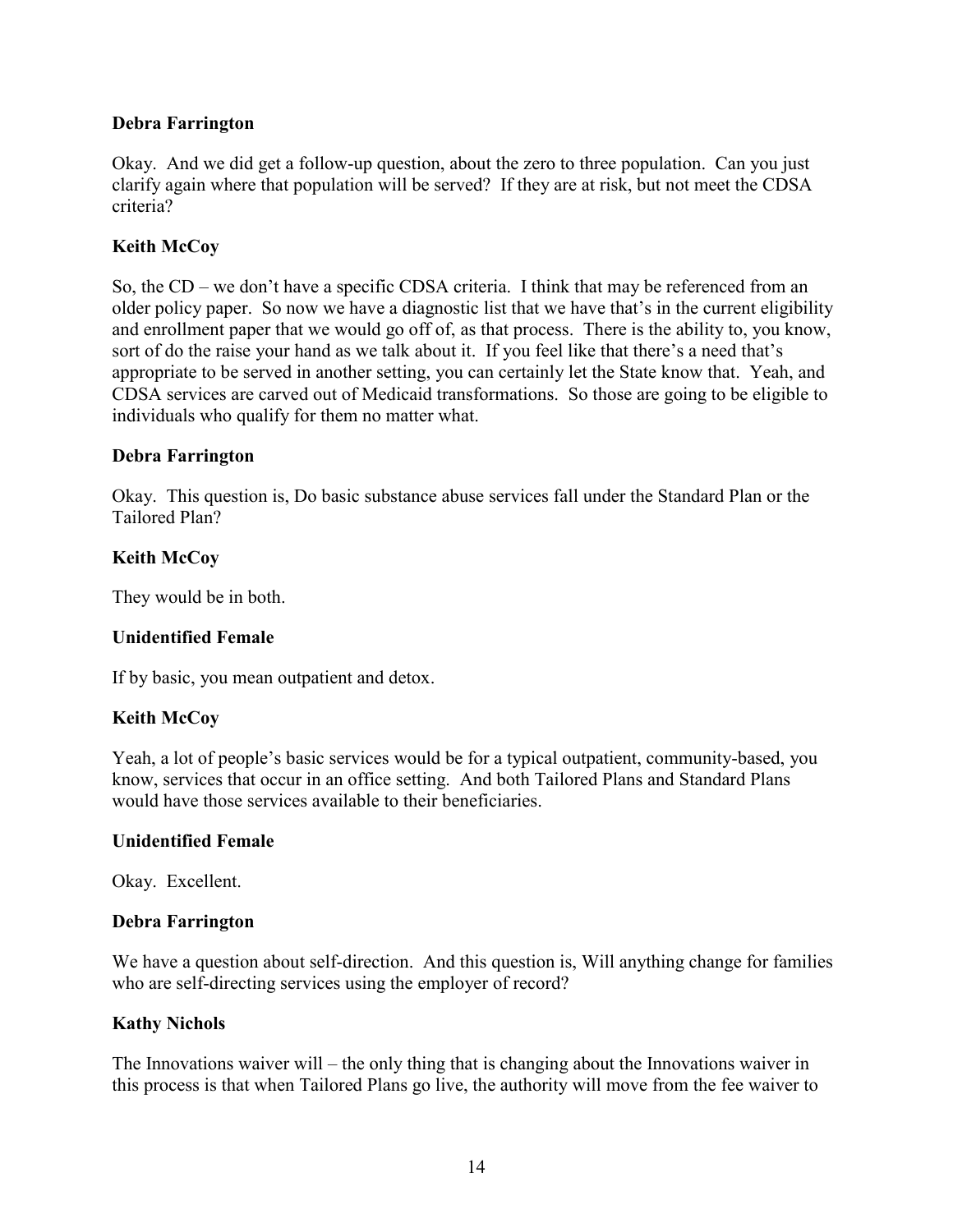the 1115 waiver. For the other services, the fee waiver is going to remain the same, so I do not anticipate any changes in employer of record as an option.

## **Debra Farrington**

Julia, we have a few more questions for you. So, consumers who qualify for the Tailored Plan will use the current fee-for-service plan, or have the opportunity to enroll in the Standard Plan. If they do not choose the Standard Plan, will they stay fee-for-service, until the launch of Tailored Plans?

## **Julia Lerche**

Yes.

## **Debra Farrington**

Thank you. When a person transfers between a plan, is the DHHS position final, or does the person have any appeals?

## **Julia Lerche**

It's an action, so there will be an appeal process.

## **Debra Farrington**

This person asks, Why is DHHS reviewing the beneficiaries' eligibility for continued enrollment, as opposed to the Tailored Plan facilitating that review?

## **Julia Lerche**

This is Julia, again. The reason that the Department will be doing reviews is because the plans themselves have, have financial and other interests in terms of who they cover and do not cover. And that the department would like to be consistent with all of the populations. If we gave that to the plans, there may be lack of consistency in those situations.

# **Dave Richard**

And is there, there  $-1$  think this is the case where it's important that the Department do this work because of one, the sensitivity that we have on where people are in terms of the plans being an appropriate plan, and also the assurance of making sure that we are providing the appropriate rates for those health plans based upon the people that are enrolled in them.

## **Debra Farrington**

Thanks. We have a couple questions about provider notifications as it relates to individuals being enrolled in different plans. And this question is, Will providers be notified when their participants are placed in a different plan?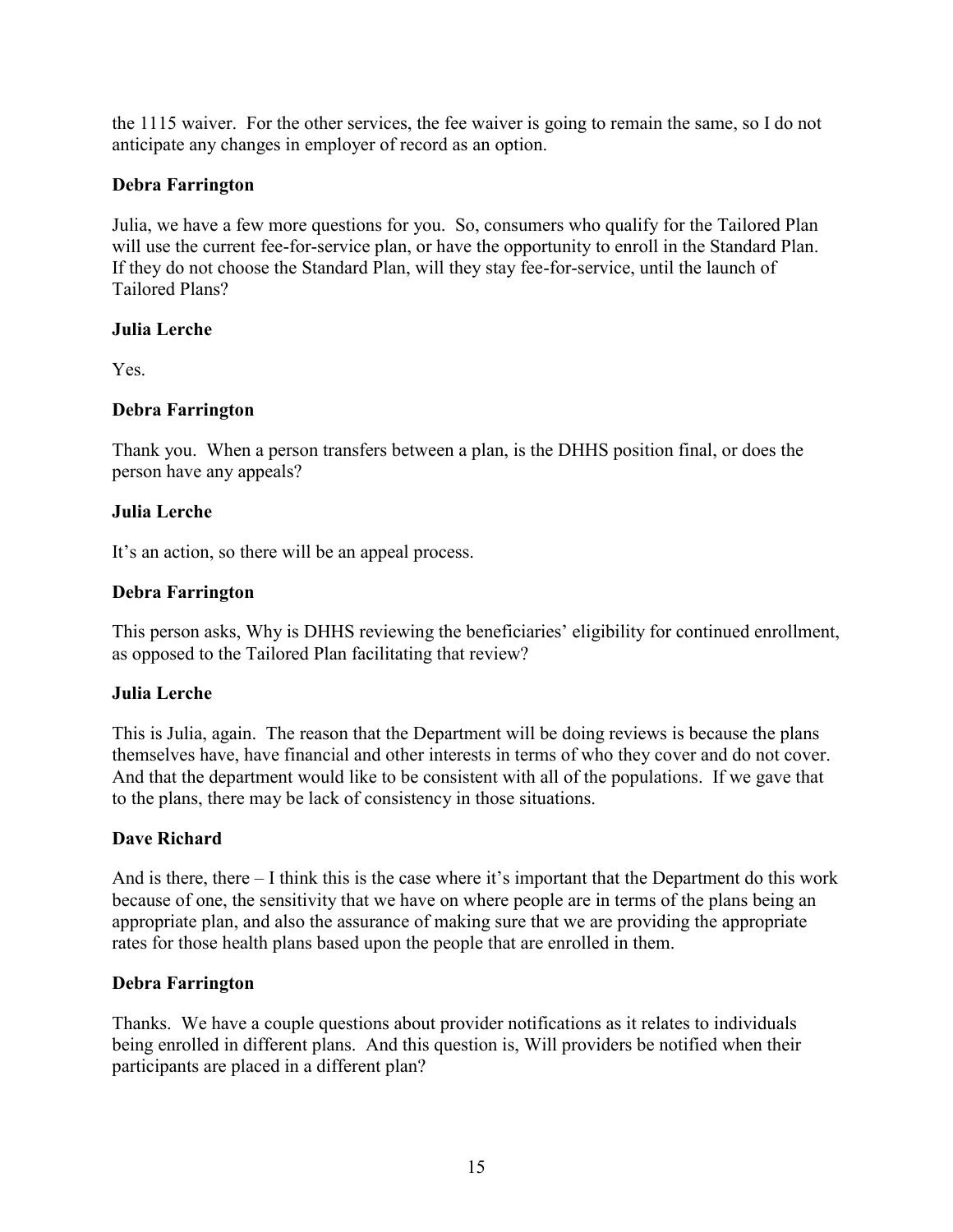### **Dave Richard**

We're having a lot of looks around the room, because I think we are at one trying to remember how that process will work and also making sure that we have, that we have that in place. I think it's a great question that we need to come back to that appealed about. Unless someone else has  $a -$ 

#### **Julia Lerche**

There will be a portal, so providers can go into the portal like they do today to see where beneficiaries are covered. I can't answer the question about whether there will be any direct notification if someone changes. The information will be available.

#### **Debra Farrington**

We have another provider question. And this one is, whether providers are currently able to contract with Standard Plans for behavioral health services.

#### **Julia Lerche**

Yes, they should. We encourage providers to contract with Standard Plans.

#### **Debra Farrington**

And a follow-up question to that is, How will current behavioral health outpatient providers either be approved or disapproved to enroll with Standard Plans?

#### **Unidentified Female**

The legislation around managed care does require the managed care plan to accept any willing provider that will accept the applicable rate and that doesn't have any issues around quality. So, the onus is on the plan to come up with a reason why they shouldn't. But if a provider approaches a plan, the plan should be – must contract with that provider unless there are extenuating circumstances.

#### **Debra Farrington**

Okay. How will providers who are not the primary care provider but who provide Standard Plan services be reimbursed?

#### **Julia Lerche**

So, there are a number of requirements laid out in the contract with the managed care entities. There are some provider types, such as physicians and physician extenders, as well as hospitals, and I'm not going to remember the whole list but, nursing facilities, pharmacies who are dispensing fees where there are prescribed rate floors so the health plans cannot pay less than what will be in the fee-for-service fee schedule for those provider types unless the provider and the plan mutually agree to an alternative arrangement. There are also special reimbursement